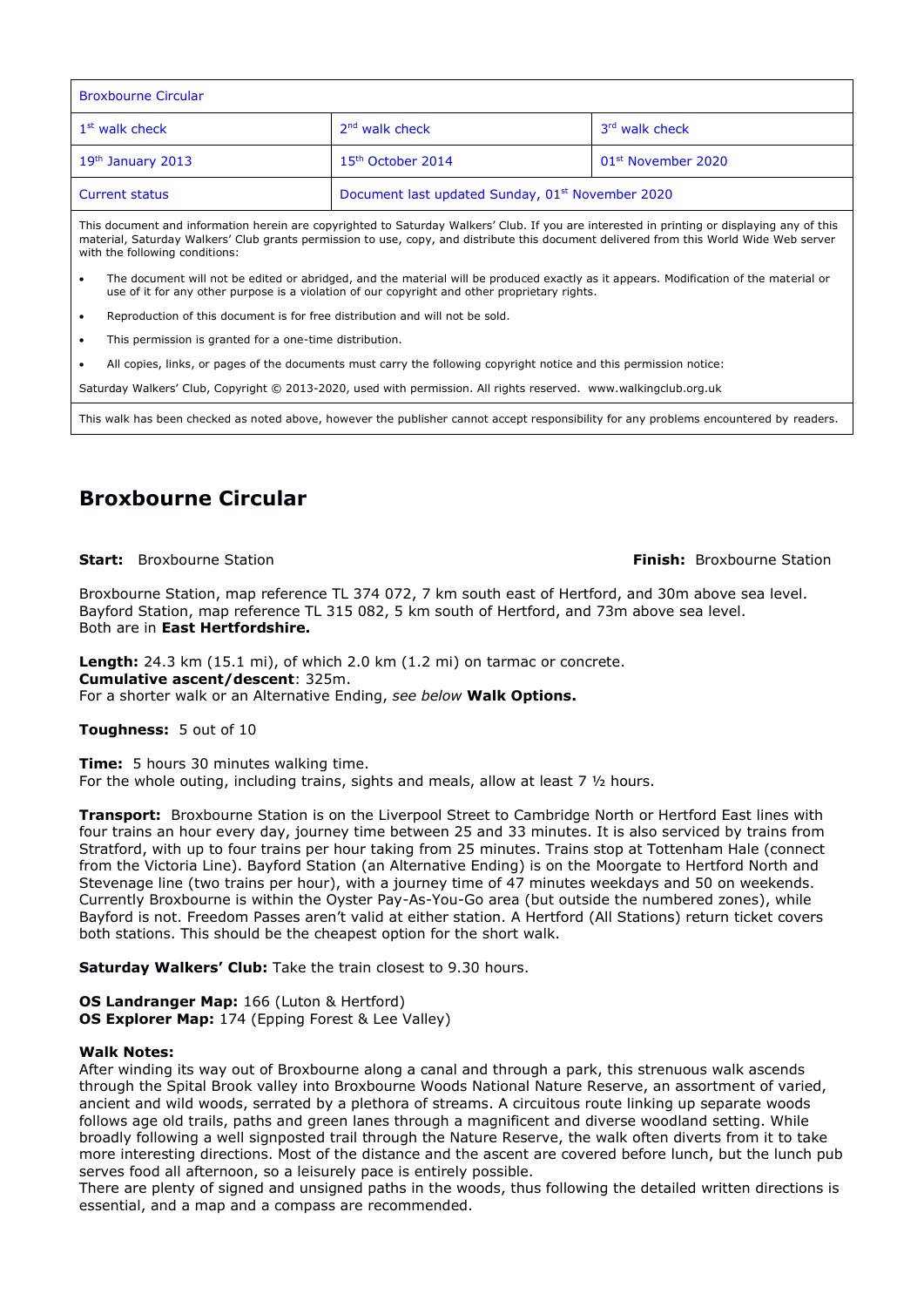## **Walk options:**

A **Shortcut** just before lunch cuts out 0.9 km (0.6 mi).

An **Alternative Ending** at Bayford Station cuts 5.5 km (3.4 mi) and 60m ascent/103m descent but adds 340m to the tarmac count. It leaves an 18.8 km (11.7 mi) walk, with a toughness rating of **4/10**. **[!]** Bayford is served by a different train company. See ticketing details on page 1 under 'Transport'.

## **Lunch** (details last updated 04/11/2018)

**The Woodman & Olive** 20 Wormley West End, *Broxbourne, Hertfordshire, EN10 7QN (01992 463 719, <http://www.thewoodmanandolive.com/>*). Open Tue-Thu 12.00-23.30, Fri-Sat 12.00-24.00, Sun 12.00- 22.30. Food served Tue-Sat 12.00-21.00, Sun 12.00-18.00. The Woodman & Olive is located 14.5 km (9.0 mi) into the main walk. Believed to be of the  $17<sup>th</sup>$  century or even earlier, the Woodman was a dwelling house before it became a public house, probably in the middle of the 19<sup>th</sup> century. McMullens brewery of Hertford bought the pub in 1921. The traditional country pub, a listed building since 1988, is independently managed on a McMullens Tenancy and offers East Mediterranean Cuisine. It has generous outdoor seating in a quiet garden, as well as plenty of space and a fireplace inside.

**Tea** (details last updated 04/11/2018)

**The Bull** 74 High Road, *Broxbourne, Herts, EN10 7DZ (01992 462 639,* 

*[http://www.mcmullens.co.uk/bullbroxbourne\)](http://www.mcmullens.co.uk/bullbroxbourne).* Open Mon-Sat 11.00-23.00, Sun 12.00-22.30. Food served 12.00-21.00 Mon-Thu, 12.00-21.30 Fri-Sat and 12.00-20.00 Sun.

**The White Bear** 95 High Road, *Broxbourne, Herts EN10 7BN (01992 441 389,* 

*<http://www.whitebearbroxbourne.co.uk/>*). Open Mon-Thu 11.00-23.30, Fri-Sat 12.00-01.00 and Sun 12.00- 23.00. Food served 12.00-17.00 daily.

**The Old Mill Retreat Café** Mill Lane, *Broxbourne, Herts EN10 7AX [\(https://www.cafesinthepark.com/old](https://www.cafesinthepark.com/old-mill-retreat/)[mill-retreat/](https://www.cafesinthepark.com/old-mill-retreat/)*). Open Spring/Summer 09.00–17.30, Autumn/Winter 09.00–16.00.

**Nibbles** Station Approach, *Broxbourne, Herts, EN10 7AW.* Open Mon-Fri 07.00-19.00, Sat-Sun 08.00- 15.00. Tea & Coffee Shop in the railway station.

**The Farmer's Boy** 1 Brickendon Lane, *Brickendon, Hertford SG13 8NU (01992 511 731, [http://www.farmersboy.pub/\)](http://www.farmersboy.pub/)*. Open 12.00-24.00 Mon-Sat and 12.00-22.30 Sun. Food served 12.00-15.00 and 18.00-21.00 Mon-Thu, 12.00-21.00 Fri-Sat and 12.00-19.00 Sun.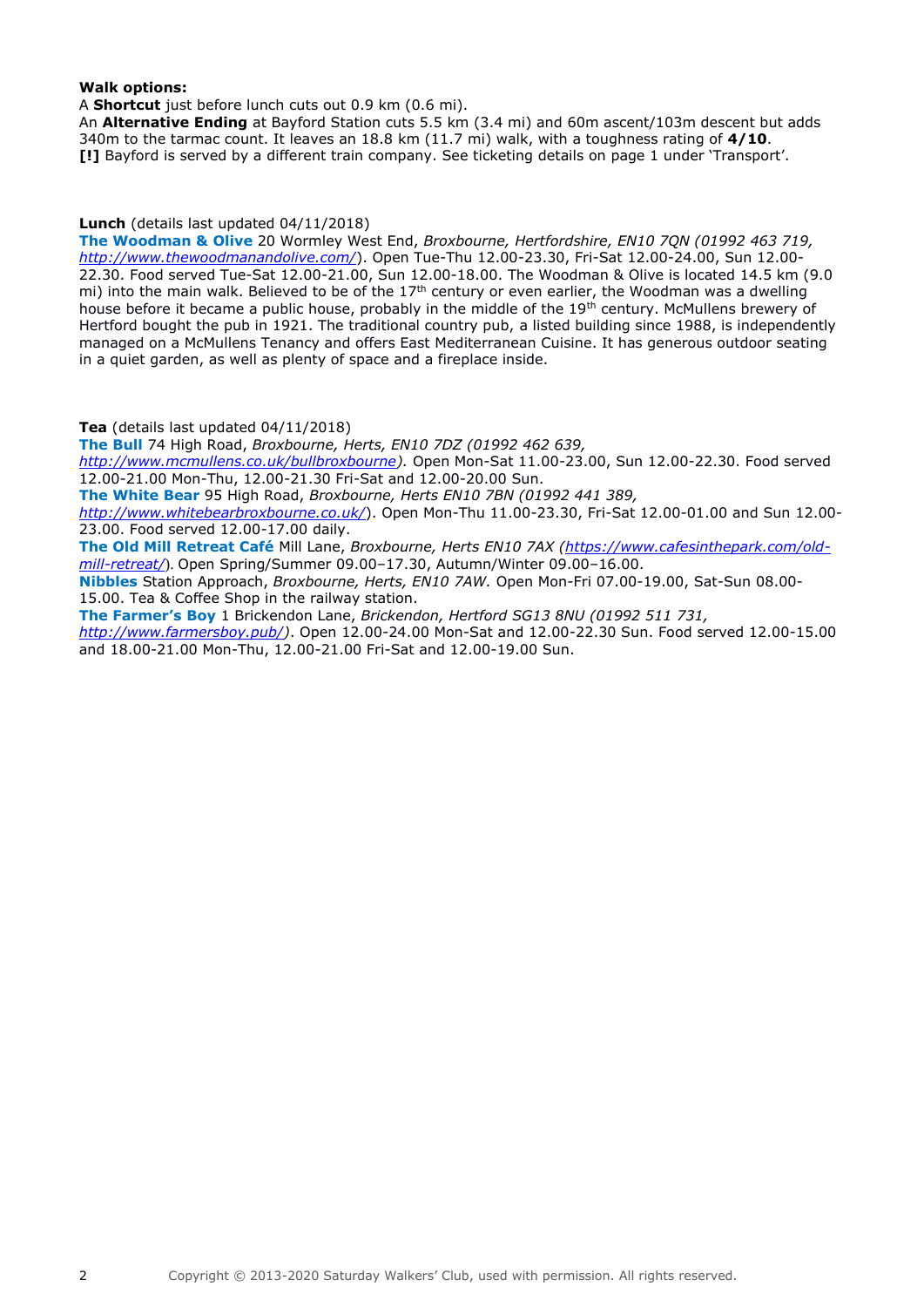### **Notes:**

## **Broxbourne**

The Broxbournebury manor was held in the time of Edward the Confessor by Stigand, the Archbishop of Canterbury, but passed into Norman hands following the Conquest. King John granted the manor 1198 to the Order of Knights of St John of Jerusalem until the Dissolution, when it passed to Sir John Cock, after whose family Cock Lane (passed late on in this walk) is named. Later it was held by the Monson and Bosanquet families. The manor house has now become The Hertfordshire Golf & Country Club. Broxbourne itself (older forms of the name are Brochesborne and Brokesburn) grew along the Great Cambridge Road (the old A10, now the A1170). A number of houses and inns dating from the 16-19<sup>th</sup> century still line the High Street.

Broxbourne railway station was built in 1840, moved from Station Road to its present site in 1959, and is now considered one of a very small number of post-war railway stations of clear architectural distinction, and therefore Grade II listed.

### **The New River**

The New River is neither new nor a river. It is an aqueduct built from 1609-1613 from near Ware to Islington to bring freshwater from the Lea river and from Hertfordshire springs to London. Thames Water still uses it as a source for London's drinking water, although as of 1946 the New River Head is at East Reservoir in Stoke Newington. Its current course largely still follows the historic water channel and also provides a 45 km (28 mi) Long Distance Footpath.

#### **River Lea**

The River Lea (or Lee) originates in Marsh Farm, Leagrave, Luton in the Chiltern Hills and flows for 68km, generally southeast, east, and then south, through Harpenden, Welwyn Garden City, Hertford, Broxbourne, Cheshunt, Tottenham and Stratford to London where it meets the River Thames (as Bow Creek). It forms the traditional boundary between the counties of Middlesex and Essex, and part of the boundary between Essex and Hertfordshire. The spelling Lea predominates west (upstream) of Hertford, but both spellings are used from Hertford to the Thames.

#### **The River to Wood Trail**

The River to Wood Trail is an 8 km (5 mi) walkers' route linking two of south-east Hertfordshire's popular leisure areas – the Lee Valley Regional Park and Broxbourne Woods. It runs mostly on public footpaths and bridleways from Dobb's Weir on the River Lee Navigation, through Hoddesdon via Barclay Park to the middle of the Broxbourne Woods National Nature Reserve.

#### **Hertfordshire Way**

The Hertfordshire Way is a waymarked 305 km circular Long-Distance Path along public rights-of-way. The route passes through a variety of scenery, mostly in open countryside, but also through some of the more interesting and attractive villages in the county. It includes the fringes of the Chilterns and Ashridge Forest, a National Trust estate. Hertford and St Albans, as the County Town and the main historic centre, are the only large towns on the route.<http://www.fhw.org.uk/>

#### **Hoddesdon Lodge**

Grade II listed and dating from the middle of the 17<sup>th</sup> century, it belonged to Hatfield House until being bought by the forefathers of the current residents.

#### **Broxbourne Woods**

Collectively designated as a Site of Special Scientific Interest and as a National Nature Reserve, and also recognised as a Special Area of Conservation of European Importance, it comprises four principal woods (amongst a total conglomeration of about two dozen separate woods): Broxbourne and Bencroft (owned by Hertfordshire County Council), and Wormley and Hoddesdonpark (owned by the Woodland Trust). These are classified as ancient woodland, meaning it has been continuously wooded since at least AD1600 onwards, while archaeological studies suggest cultivation in and around the woods since the late Bronze Age (approx. 1000BC), as proven by bank and ditch earthworks throughout the woods. Several other woodlands adjoin the National Nature Reserve, not all of which are ancient woodland.

At approximately 686 acres this is the largest woodland area in Hertfordshire, the woods being mainly oak and hornbeam (one of the most northerly points where hornbeam grows naturally).

A well-signposted figure of eight walking trail leads through some of the best parts of these woods:

#### **Ermine Street**

The name of a major Roman road, which ran from Bishopsgate in London (Londinium) to Lincoln (Lindum Colonia) and York (Eboracum) crossing the Icknield Way in Royston, Herts. The Old English name was 'Earninga Straete', named after a tribe called the Earningas, who inhabited a district later known as Armingford Hundred, around Arrington, Cambridgeshire and Royston, Hertfordshire. The original Roman name for the route is unknown. It is also known as the Old North Road from London to where it joins the A1 Great North Road near Godmanchester.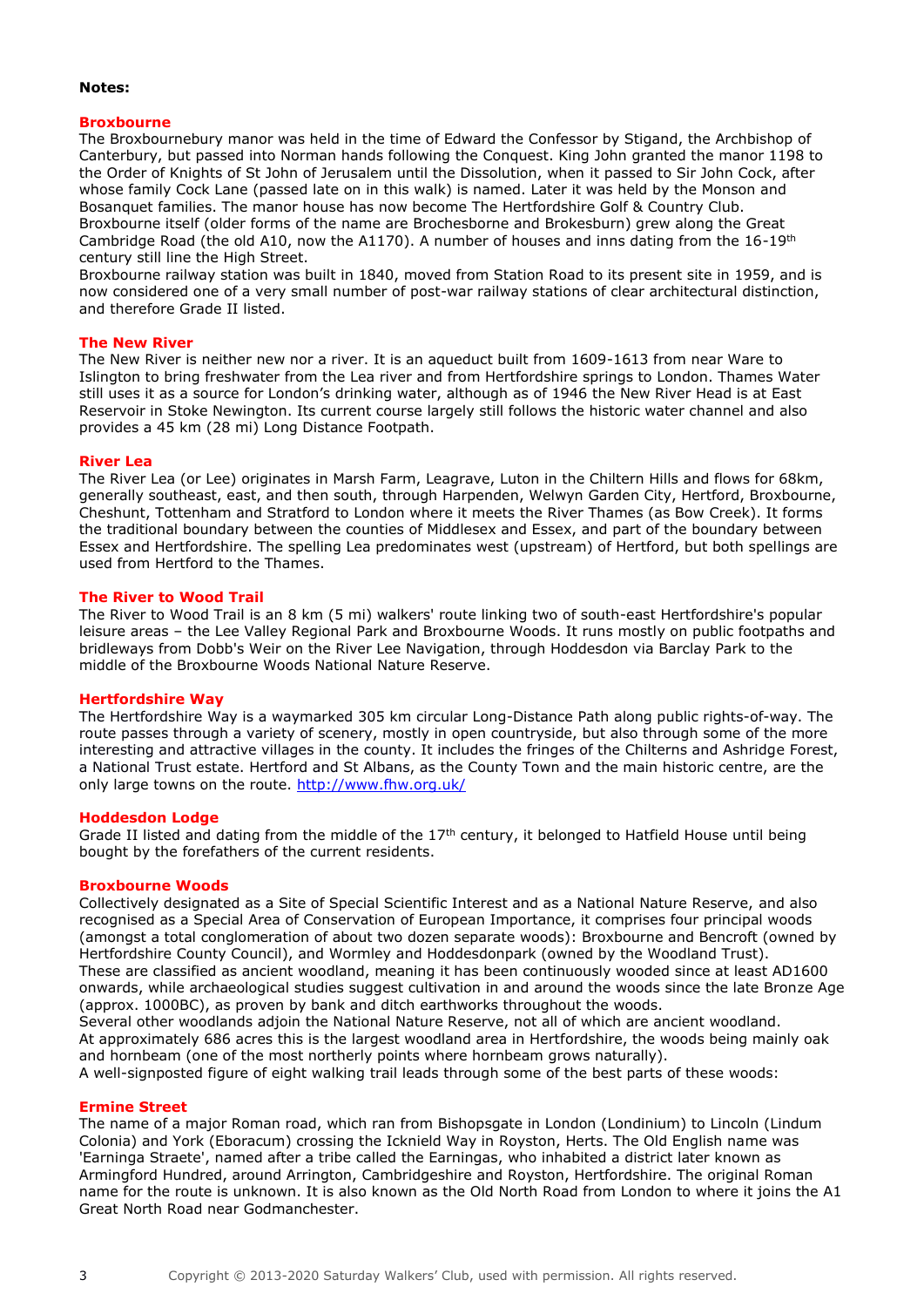## **Danemead Wood Nature Reserve**

Owned by the Hertfordshire and Middlesex Wildlife Trust and forming part of the Broxbourne Woods complex. Developed from ancient woodland pasture, grazing ceased in the 1950s and trees started to encroach.

#### **Coal (and Wine) Posts**

Coal Posts served as tax collection points within the Metropolitan Police district for coal, wine and other goods going into London following the Coal and Wine Duties Continuance Act of 1861, itself a successor to the Coal Duties Act 1851 (when the posts were covering an even larger area, roughly 20 miles around London). The money raised financed many infrastructure developments in the Capital, including several Thames bridges. The Coal Duties Acts were successors to other similar measures since the time of the Plague and the Great Fire.

#### **Wormley West End**

Originally the western part of Wormley, now part of Brickendon Liberty, it came into existence by the forming of a clearing in Wormley Wood at some time between the  $14<sup>th</sup>$  and  $16<sup>th</sup>$  century. The name Wormley probably derives from the old English wyrma leah, meaning a clearing infested with grass snakes.

#### **Celtic Harmony Camp**

Opened in 1999, Celtic Harmony Camp is a reconstructed Celtic Iron Age settlement in 13 acres of woodland. It is a not-for-profit organisation providing natural & cultural heritage education – mainly to children – to increase awareness of man's interdependence with the natural world, promoting a more sustainable way of life.

It aims to promote a better understanding & appreciation of the natural world through the ancient Celtic culture. Visitors experience first-hand how the people of the Iron Age, over 2000 years ago, made food, clothes and shelter from the natural environment, whilst protecting natural habitats by harvesting in the traditional way. <http://www.celticharmony.org/>

#### **St. Augustine Church, Broxbourne**

The parish church of St Augustine was entirely rebuilt in the  $15<sup>th</sup>$  century, although a  $12<sup>th</sup>$ -century Purbeck marble font survives. The interior has a number of monuments and brasses dating from the 15<sup>th</sup> to the 19<sup>th</sup> century. The three-stage tower has a belfry with a peal of eight bells, three of which are dated 1615.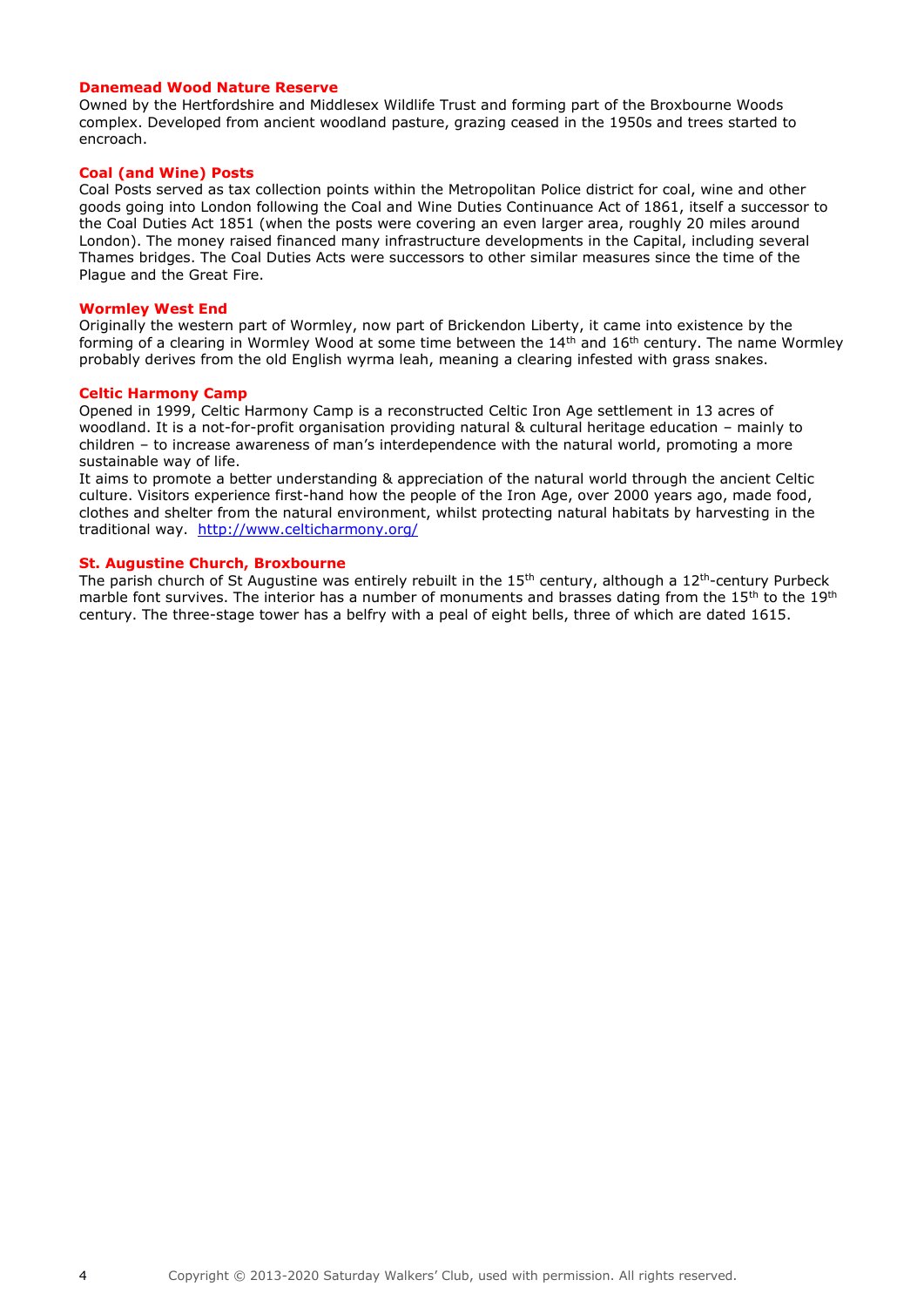## **WALK DIRECTIONS**

Alight from the train in **Broxbourne** on platforms 3 or 4 and leave the station. In 15m *turn right* through a metal kissing gate by a display panel for the **New River Path**. Walk up railed metal steps onto the embankment and *turn right* along the wide graveland-earth path, in 260m passing a **Pumping Station** on the other side of the river (built in 1886, it pumps up to 16.000 m<sup>3</sup> water per day into the **New River** from a chalk aquifer 65m below ground). In 120m continue along the grassy embankment, at a junction with a tarmac track and by a metal footbridge off to the left, passing through kissing gates either side of the tarmac track. In 225m *ignore* a footpath turning left across a steel footbridge and continue further along the grassy embankment. In 170m cross a road (Admirals Walk) and continue on the soon widening path. The scenery opens up with a lake and the **Lea Valley** on the right.

600m from the road **[!]** *turn left* across a narrow concrete-and-steel bridge over the **New River**, following Public Footpath and **The River to Wood Trail**-signs (25m before a footpath turns down right to Dobbs Weir). On the other side of the water walk through a metal kissing gate and continue on a gravel-and-earth track between hedges, away from the New River. In 110m on your left pass the entrance to **St. Augustine's Catholic Primary School** (Nursery Entrance). In 35m *turn left* along the pavement of **Esdaile Lane** following a The River to Wood Trail-sign. In 60m *turn right* (also Esdaile Lane) and pass **St. Augustine's Church** on the right and in 185m reach the main road through Broxbourne, at the boundary with **Hoddesdon**, opposite the **Golden Lion** pub. Cross the road and *turn left* along the pavement.

In 110m *turn right* through bike barriers onto a tarmac path between houses and in 25m through another set of bike barriers into a cul-de-sac to continue in the same direction. Pass **Taylors Avenue** (right) and **Oxendon Drive** (left) to then curve right with the road. At a T-junction with another road *turn left* towards a main road 60m away, with a park behind it. Cross the main road and *turn right* along its pavement. In 25m *turn left* through bike barriers by a display panel for **Barclay Park**, and take the right of two tarmac paths into the park (250°), with **Hoddesdon Town FC's football stadium** behind a fence on the right. In 75m *turn right* with the path and in 60m *turn left* downhill on another tarmac path towards an ornamental lake. In 60m, at the lake, *turn left* along it *but in 40m leave the lake* and *turn left* over a railed wooden bridge across **Spital Brook** into a sloping grassy meadow, where you *bear right* towards a (not initially visible) wooden kissing gate in the far-right corner (due W).

In the far corner *ignore* a Permissive Path turning left through the kissing gate into a grassy field but *re-cross the brook* on a gravel-and-earth path to briefly re-join the tarmac path around the pond. In 35m *fork left* off the tarmac into a grassy area and curve left with the tree line on the left. The grassy area narrows eventually with a barbed wire fence on the right. Go through a wooden kissing gate into the next grassy field by a large Public Footpath sign. Follow the path at the bottom of this valley for 300m, with the brook about 30m to the left, behind trees, and leave the field through a couple of wooden kissing gates 5m apart. In 50m go through a wooden gate onto a tworailed wooden boardwalk and exit from it in 80m through another wooden gate. In another 75m leave the field through a wooden kissing gate onto an earthen track through a wooded area. In 130m cross the brook over a two-railed wooden plank bridge and *turn right* with the gravel-and-earth path through the wood.

In 110m you go under the **dual carriageway A10**, with the brook to the right in a concrete bed. On the other side of the underpass, at a T-junction with a gravel-andearth bridleway, *turn right for 10m and then left through a wooden kissing gate* by a footpath signpost into a pasture. *Bear right* uphill across this field on a clear path towards the right of a large electricity pylon (330°). In 115m leave the field through a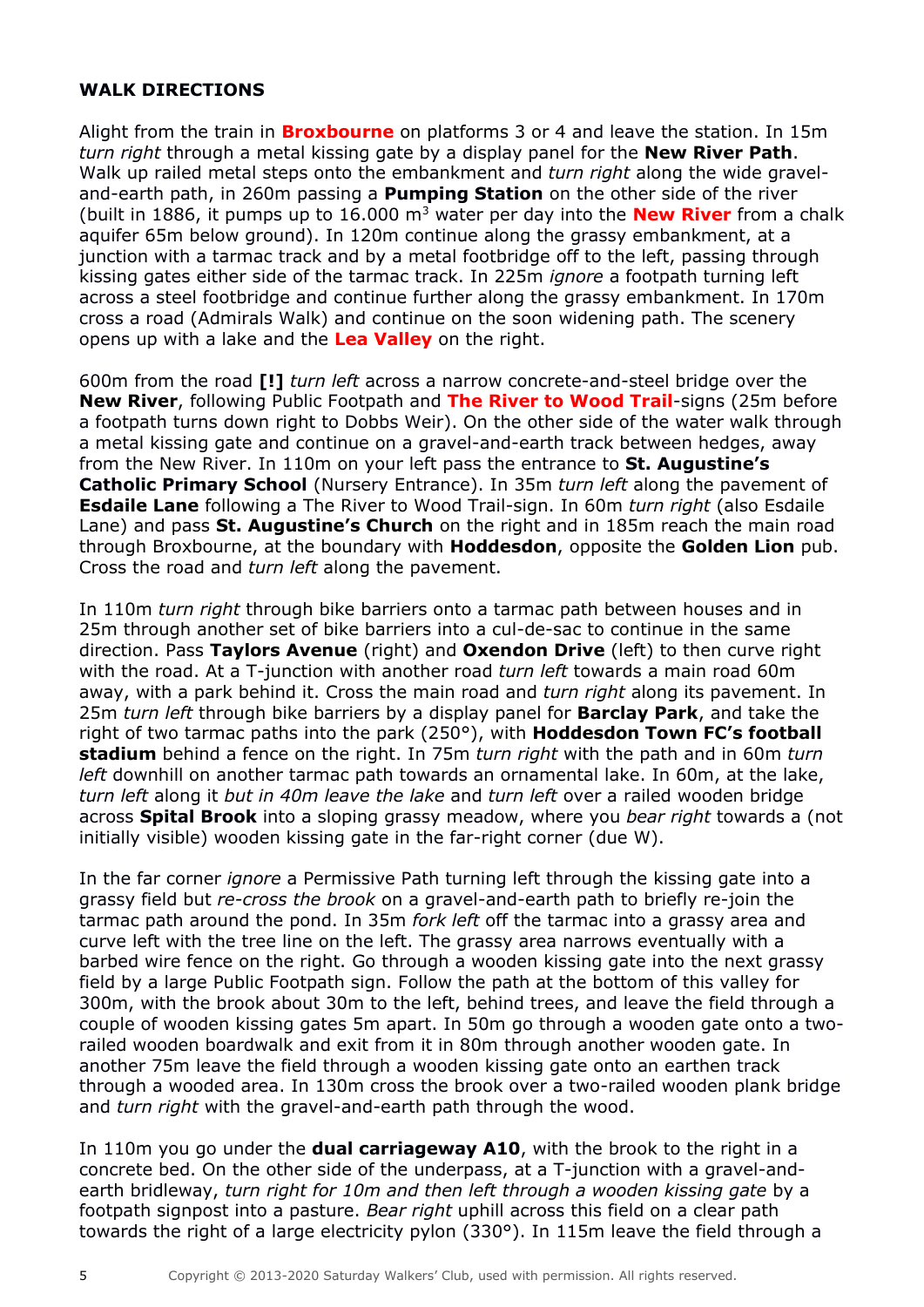wooden kissing gate in a gap in the boundary hedge into the next pasture to continue in the same direction towards a set of black barns and a house to their right. In 90m you go through a kissing gate and continue ahead, with **Hoddesdon Lodge** on your right. Proceed along its gravel-and-earth driveway, past a pond on the left and in 25m between large oak trees on either side of the lane. In 120m you come to a five-way footpath sign by a wooden fence on the border of **Hoddesdonpark Wood**. Go through a wooden kissing gate to enter **Broxbourne Woods National Nature Reserve**.

Initially take the car wide forest track straight ahead, ignoring the footpath veering right into the wood and the unsigned track on the left just inside the wood. **[!]** But in 25m, at a crosspaths with a narrow, unsigned and indistinct forest path, *turn left* along the path into the wood. In 15m this path veers right  $(210^{\circ})$ . In 95m the path curves right (240°), now descending more steeply. In 40m you cross a path by a **Broxbourne Woods NNR Trail** marker on a pole (**Butterfly Symbol**) and in 40m you cross a streamlet over an un-railed wooden plank bridge. For the next 200m the path meanders gently uphill through the trees, broadly in a south westerly direction until you cross a (usually dry) ditch on an un-railed wooden plank bridge onto a wide forest track at a Tjunction. *Turn left* and in 120m reach the edge of the wood at a T-junction of paths with **Spital Brook** running right-to-left on the other side of the path.

*Turn right* with a Broxbourne Woods NNR Trail marker. In 40m you cross a stream on an un-railed wooden plank bridge. This stream forms the runoff of a **mediaeval moated enclosure** on the right (a scheduled ancient monument, with an explanatory board 20m ahead). In 60m you cross another streamlet on an un-railed wooden plank bridge. In 50m there is an open grassy field on the left beyond the brook. Follow brook and fence on the left for 360m, crossing two more streamlets and a few muddy parts on wooden floorboards, but *fork right* (325°) at a Broxbourne Woods NNR Trail sign into the wood to *turn hard left* in 30m. In 30m go through a wooden kissing gate and turn down half left across the course of **Ermine Street**, a **Roman Road**, with a ford across the brook on your left and head for a bridge across the brook 25m away. *Turn left* across this railed wooden plank bridge and then immediately right across another wooden plank bridge over a tributary streamlet. In 10m pass a welcome panel for **Danemead Wood Nature Reserve**, with an explanatory panel 10m on the left.

Continue *to the right* of the welcome panel through the wood with the brook on the right (260°). In 110m you cross a streamlet on an un-railed wooden plank bridge. In 200m you ignore a wooden kissing gate (next to a wooden field gate) on the left. In 100m you walk on a raised wooden boardwalk, curving left in 35m and coming to a wooden kissing gate at the end of **Danemead Wood** in another 50m. Walk through the gate at a Tjunction with a car wide gravel-and-earth bridleway. *Turn left* along this potentially very muddy path, but **[!]** in 65m *turn right* off it into **Broxbourne Common** along an unmarked narrow earthen path between trees to the right of decrepit wooden fence parts (250°). In 60m the path swings left (175°). In 120m (generally uphill) at the corner of a barbed wire fence, a house becomes visible to the left through a gap in the trees. *Veer right* to follow the fence further uphill (205°).

In 135m you have a wooden fence on the left with a wooded area behind it, in 30m you *ignore* a track forking right. In 55m a footpath joins from the left through a wooden kissing gate. Stay ahead (initially 230°, then due W), now on a level track on soft, spongy ground through the wood. In 165m you *veer right* as the path starts to descend (295°), ignoring a faint path on the left. In 115m you *turn left* at a T-junction with another forest track (260°), in 65m go through a wooden kissing gate and in 95m *turn right* to cross a stream over a two-railed wooden plank bridge (**Spital Brook** again). Climb uphill away from the brook, *but in 45m* **[!]** *turn left* following a Broxbourne Woods NNR Trail marker (215°), ignoring a track ahead. Follow this meandering path, gently rising through **Cowheath Wood** for 300m, with the brook about 50m away to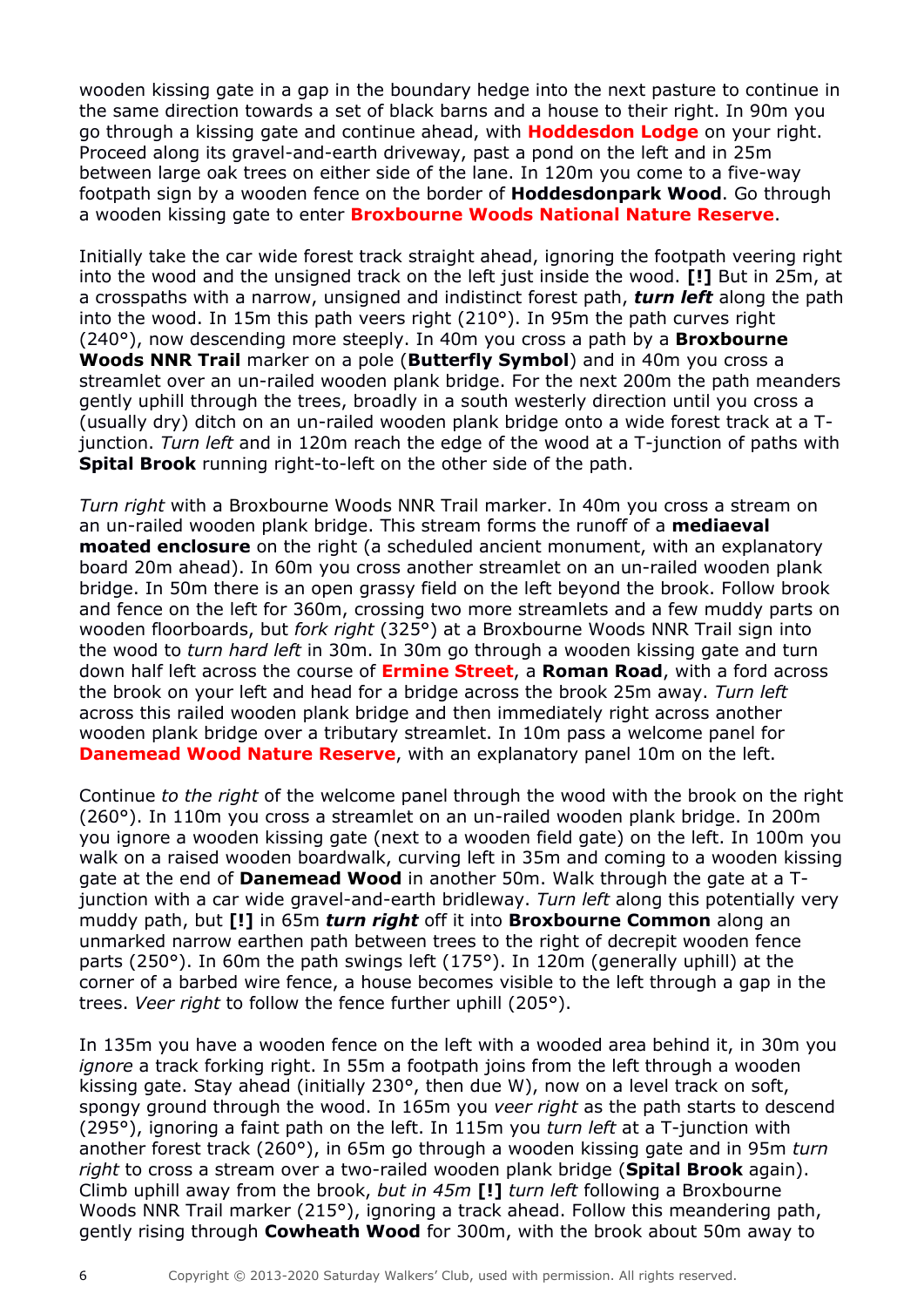your left, then swing right with the path. In 90m **[!]** *turn left* (due S) at a footpathjunction, back towards the brook. In 85m cross a streamlet over a wooden plank bridge and in 20m continue between fences, in 15m *veering right* downhill towards a two-railed wooden bridge across **Spital Brook** 30m away.

Cross the brook and ascend through a wooden kissing gate into a large grassy field. Head uphill, initially towards the right of a solitary oak tree 120m away (due S), then towards the roof of a house just beyond the end of the field. Leave the field through a sequence of metal kissing gates into a narrow grassy strip and then out onto a road (**Pembridge Lane**) by a Public Footpath 13-sign opposite **Elysium House**. *Turn right* along the road. In 160m Public Footpath 15 (White Stubbs Lane  $\frac{1}{2}$ ) joins from the left across an un-railed wooden plank bridge over a streamlet. **[!]** In another 10m you *turn right* through wooden bike barriers, following a Broxbourne Woods NNR Trail sign (15°). This track winds its way slowly downhill through **Broxbourne Wood**, on wooden boards at notoriously muddy patches. In 110m *turn right* at a T-junction of forest tracks.

In 210m you cross a bridge over a stream (**Spital Brook**) to the right to ascend on the other side (315 $\degree$ ), soon with a wire fence on the right and a – usually dry – streamlet and a wood. In 125m go through wooden barriers and past a bench on the right, with a wide forest track joining from the left, and continue in the same direction, now more gently uphill. In 60m you *turn right* with the fence (due N) and in 100m *veer left* across another broad path joining from the left and onto a wide track with a wooden fence on the left (initially 320°). This track through **Claypits Wood** swings left and starts to descend gently (210°) by a wooden field gate and kissing gate on the left. In another 200m you *turn right uphill* (325°) with a **Permissive Bridleway marker** post on the left, while the track continues left and down to cross a stream. In 30m the path *turns left* (250°) and in 90m left again. In 40m you leave the forest onto a road.

*Turn right* along the opposite verge and in 60m *turn left* along a gravel-and-earth track between trees (260°) with a Public Bridleway sign and a Broxbourne Woods NNR Trail marker on a pole. In 200m swing left with the track, now with **Brickendon Grange** golf course on the right behind trees (185°). In 560m you cross a road (**White Stubbs Lane**) and follow a Public Footpath 23-sign (Newgate Street Road 1¼) through a wooden kissing gate into the **Woodland Trust**-owned **Wormley Wood**. Head downwards into the trees with a grassy field on the right behind a barbed wire fence (205°). In 50m you *veer right* at a T-junction of paths (230°). **Follow this path for 870m**.

**But in more detail**: in 55m cross the first of four streams in the **Old Grove** to ascend steeply on a wide forest track. In 70m curve left (due S), and in 40m ignore a track to the left by a bench at the top of this rise. Instead you *veer right* and descend towards another stream crossing on an un-railed wooden plank bridge in 35m. In 50m you get to the top of this rise with a bench on the right. In 30m swing right with the track (200°). In 110m descend more steeply on a wooden boardwalk towards another stream. In 60m cross this stream over an un-railed wooden plank bridge and ascend steeply on a stepped path. In 110m you reach the top of this rise (195°) and in 40m cross the next stream over an un-railed wooden plank bridge. In 60m pass a bench on the left. In 160m the path veers left around trees to continue in the same direction, in another 100m you reach the top of this rise at a yellow marker post. At a cross-paths 10m further along, a broad and straight forest track turns left downhill on a dog leg (70°).

## **Here you have a choice:**

**For a Shortcut** *turn left* (for details go to the end of this text under **Shortcut**).

**For the main walk**, *continue ahead* and in 20m cross an un-railed wooden plank bridge across boggy ground by a pond on the left and then **[!]** *turn left immediately* along a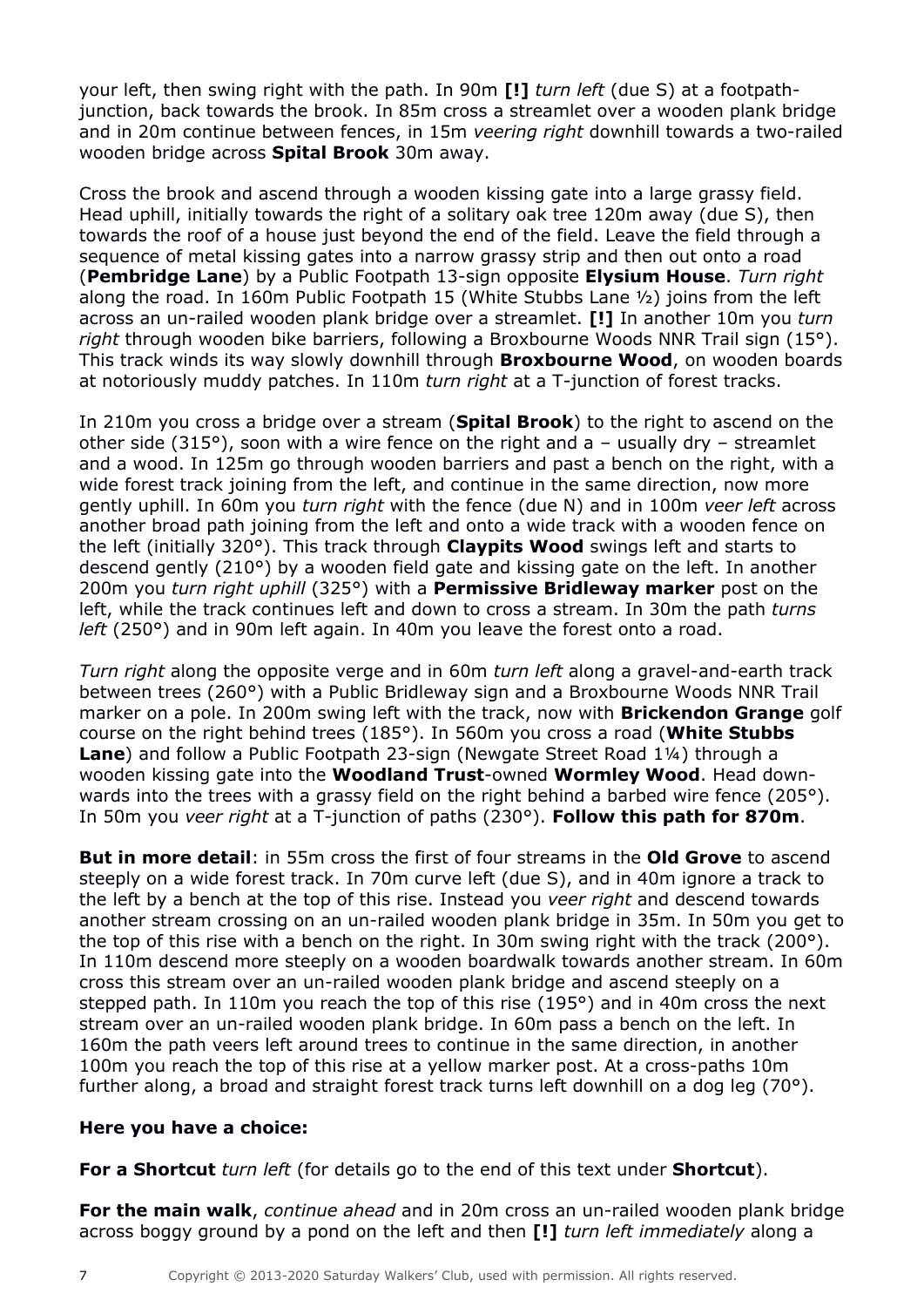narrow path into trees into **Westfield Grove** (110° initially), leaving the Broxbourne Woods NNR Trail. In 60m *veer right* with the path (130°) and in 50m *veer right* again (190°). In 170m *turn left* with the path (due E), ignoring a lesser path continuing onwards a little to the right. You have a dry ditch running parallel on the right. [These bank and ditch earthworks are remnants of ancient field systems, possibly dating back to the Bronze Age.] In 200m you pass a long, narrow pond on the right-hand side and in 310m join a main forest track at a T-junction, with a circular depression 20m away on the other side of the path and fields visible behind the trees ahead and to the right.

*Turn left* along the forest track, re-joining the Broxbourne Woods NNR Trail and also following **Hertfordshire Way** and Bridleway markers. In 40m stay ahead and to the left of a pond, while the main forest track swings right towards the edge of the wood, to pass to the right of a circular metal bench around an oak tree 40m away (interesting welded detail in the backrest: a deer chasing its tail). *Turn right* past the pond to re-join the main forest track in 35m where you *turn left*. Follow this path for 1.0 km, without alternative, to a display panel at the end of **Wormley Wood**.

**But in more detail**: descend gently (5°), with a field about 30m to the right behind the trees. In 130m pass a **Coal Post** on the left and *swing right* and further downhill with the path (70° initially), to then follow the woods' boundary. In 300m the path curves left and downhill (20°) with a barbed wire fence on the right and **Firs Wood** behind. In 150m you *swing left* (330°) with the path and pass a wooden bench in 50m. In 15m you cross a streamlet and in 20m *veer right* towards a wooden plank bridge across a stream in the bottom of this valley (350°). In 120m you cross the bridge over **Wormleybury Brook**, fed by all the streams that you crossed earlier in **Wormley Wood**. Ascend again in a northerly direction, with a tributary to **Wormleybury Brook** on your left in a cut. In 175m you reach a path-junction at a **display panel**. The path joining from the left is the Shortcut. *Turn right* and uphill on a gravel-and-earth path into **Bencroft Wood**.

**\*)** In 35m *turn right* along a narrow grassy **Permissive Footpath** into trees, following a **Hertfordshire Way**-marker post, and soon passing the first of several posts with a purple ring-marker (160° initially, then broadly easterly for 740m).

**But in more detail**: in 90m another Permissive Footpath joins from the left. In 30m you pass a bench on the right to then descend steeply towards a streamlet 35m away. In 45m pass a bench on the left, now with a field on the right. In 80m you cross a (usually dry) streamlet on an un-railed wooden plank bridge. In 200m you continue ahead at a crosspaths, with a Public Footpath running downhill from the left and continuing through a metal kissing gate on the right into a grassy field. In 100m you cross another streamlet on an un-railed wooden plank bridge and in 60m pass a bench on the left to *fork right immediately,* following purple ring-markers. In 65m you continue along a wooden boardwalk, and in 25m come to a bench.

*Turn left uphill*, following a Hertfordshire Way-marker. In 100m you pass through wooden bike barriers at a T-junction with a car wide gravel-and-earth forest track and *turn right*. In 150m you walk through metal barriers at a T-junction with a road. Cross the road go past another metal barrier into **Emanuel Pollards**, and in 20m *fork right* along a narrow path, ignoring a track straight ahead. In 20m you pass a Broxbourne Woods NNR Trail marker (140°) and in 65m, near the wood boundary, *turn left* with the track (55°) and in 35m *turn right* towards a T-junction of footpaths near the corner of the wood in 30m. On your right you have a metal kissing gate and a signpost for **The Woodman Public House**. *Turn right* downhill through the gate along a narrow grassy strip, barbed wire fence and field on the left and orchard on the right. You get views of the **Lea Valley** to the left. In 350m reach a road by a Public Footpath 21-sign opposite the lunch stop **The Woodman & Olive,** in **Wormley West End**.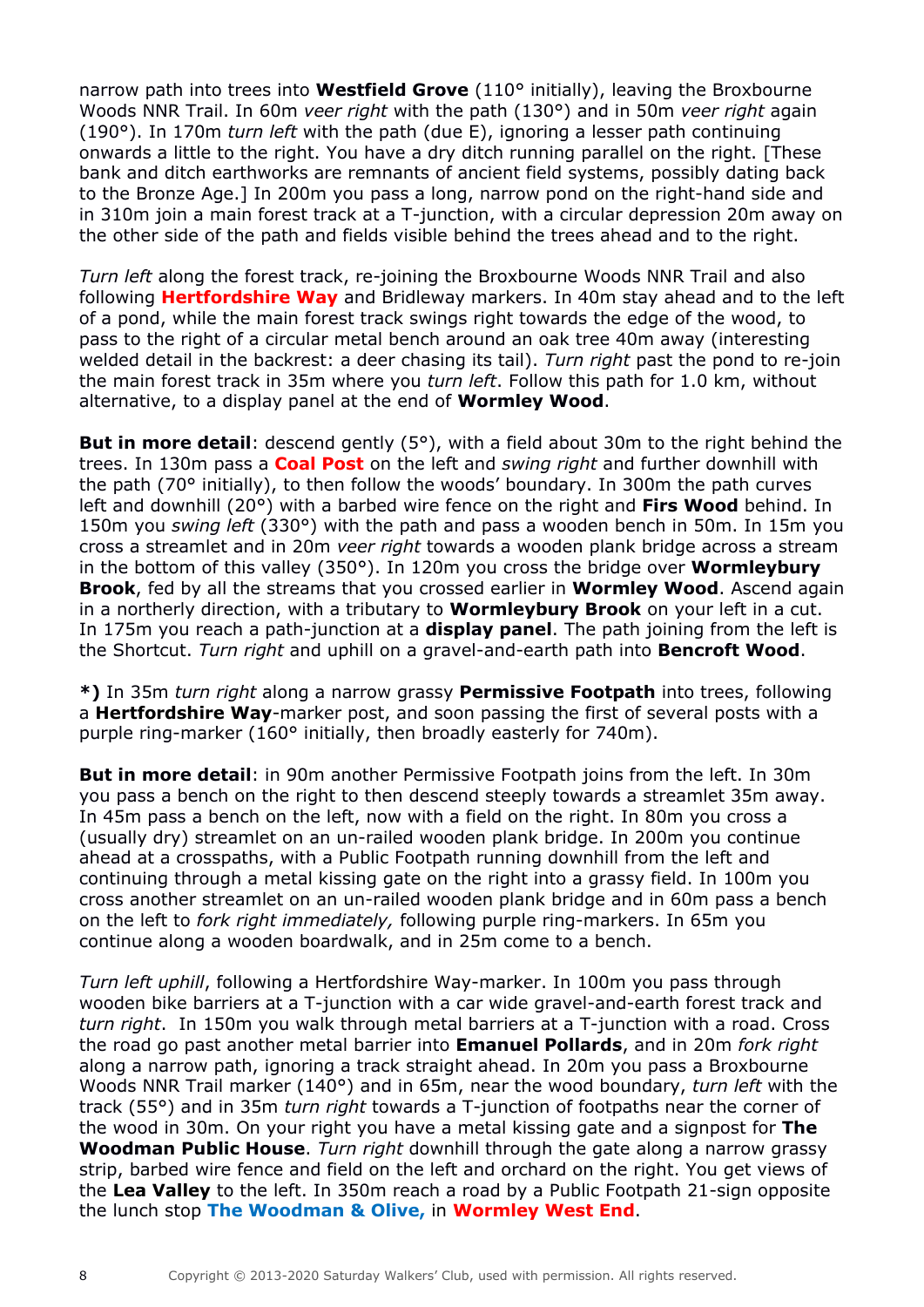After lunch you retrace your steps across the road and up to the metal kissing gate and into **Emanuel Pollards** (due N). Continue in your direction uphill through the wood and in 200m, just before reaching a road, *turn left* inside the wood at a Broxbourne Woods NNR Trail marker. In 125m reach **West End Road** and *turn right* to cross **White Stubbs Lane** and head through trees and through a wooden kissing gate into a pasture (in 20m). Go through a metal kissing gate in 90m (350°) and in 120m walk through another metal kissing gate amongst trees into the next pasture. Continue in the same direction, *but not towards the metal kissing gate* 65m away, but to the right of it, directly towards the house and sheds 130m away (345°).

Leave the field through a metal kissing gate and in 10m pass through a wooden gate into a grassy strip with the house and garden on the left. In 35m reach a road (**Pembridge Lane**). You have walked the next 480m half-way through the morning route and will re-trace it now: cross the road and enter a grassy field, using a sequence of metal kissing gates, head downhill, staying left of the solitary oak tree, cross **Spital Brook** and ascend into **Cowheath Wood**. 170m from the brook crossing at a footpath T-junction in the forest, **[!]** *turn left* uphill along a forest track (315°). Follow this forest track for 700m, ignoring all ways off.

**But in more detail**: in 135m continue ahead at a crosspaths. In 115m pass a memorial bench for **Henry Barnes**. In 15m *veer left* (275°). In 45m cross a car wide forest track and *veer right*. The path levels out in another 50m, where it circumvents a couple of muddy stretches. In 65m *veer left* (305°, then 280°), but in 190m *veer right* (320°) and in 50m *fork left* to reach the edge of the wood in 50m by a **Broxbourne Woods NNR Trail** marker post. Follow the marker across a ditch and through a metal gate into a grassy field with a wooden fence and trees on the left (due N).

In 90m you stay to the left of a pond on a narrow earthen path and in 50m go over a stile next to a metal field gate into the next grassy field to continue in the same direction. In 200m leave this field in its far-left corner through a metal kissing gate, by a **Public Footpath 13**-sign (Pembridge Lane 1¼, Broxbourne Common 2). Continue in the same direction between house gardens on the right and a hedge and a ditch on the left (350°). In 140m you go through a gap next to a wooden field gate into a gravel area outside a house on the right, by a permissive footpath-sign pointing left.

## **Here you have a choice:**

**For an Alternative Ending at Bayford Station** (services via Highbury & Islington to Moorgate), *turn left* (for details go to the end of this text under **Alternative Ending**).

**For the main walk**, you *continue ahead* for 35m and **[!]** *turn right* at a four-way footpath-junction (Public Footpath 10: Monks Green ½) to soon pass through a wooden kissing gate onto a grassy field margin, with houses and barns on the right (80°). In 170m you cross the gravel driveway to the **Celtic Harmony Camp** on the right into the next grassy field and stay in a similar direction on a clear path. In 150m continue along a wide grassy path through a lightly wooded area. In 60m ignore the obvious farm track ahead into the next field and *turn left* following a yellow marker across an un-railed wooden plank bridge over a stream and through a wooden kissing gate. *Turn right* in the next field to continue in the previous direction, swinging right with the hedge on the right. In 65m pass through a wide gap in the boundary hedge, into the next grassy field, and follow the direction of a yellow marker (65°) along a wooden fence on the right.

In 135m leave this field by veering right through a gap next to a wooden field gate onto a gravel-and-earth farm track between hedges. In 85m, at a T-junction with a tarmac lane, *turn right* through the buildings of **Monks Green Farm**. In 200m *ignore* the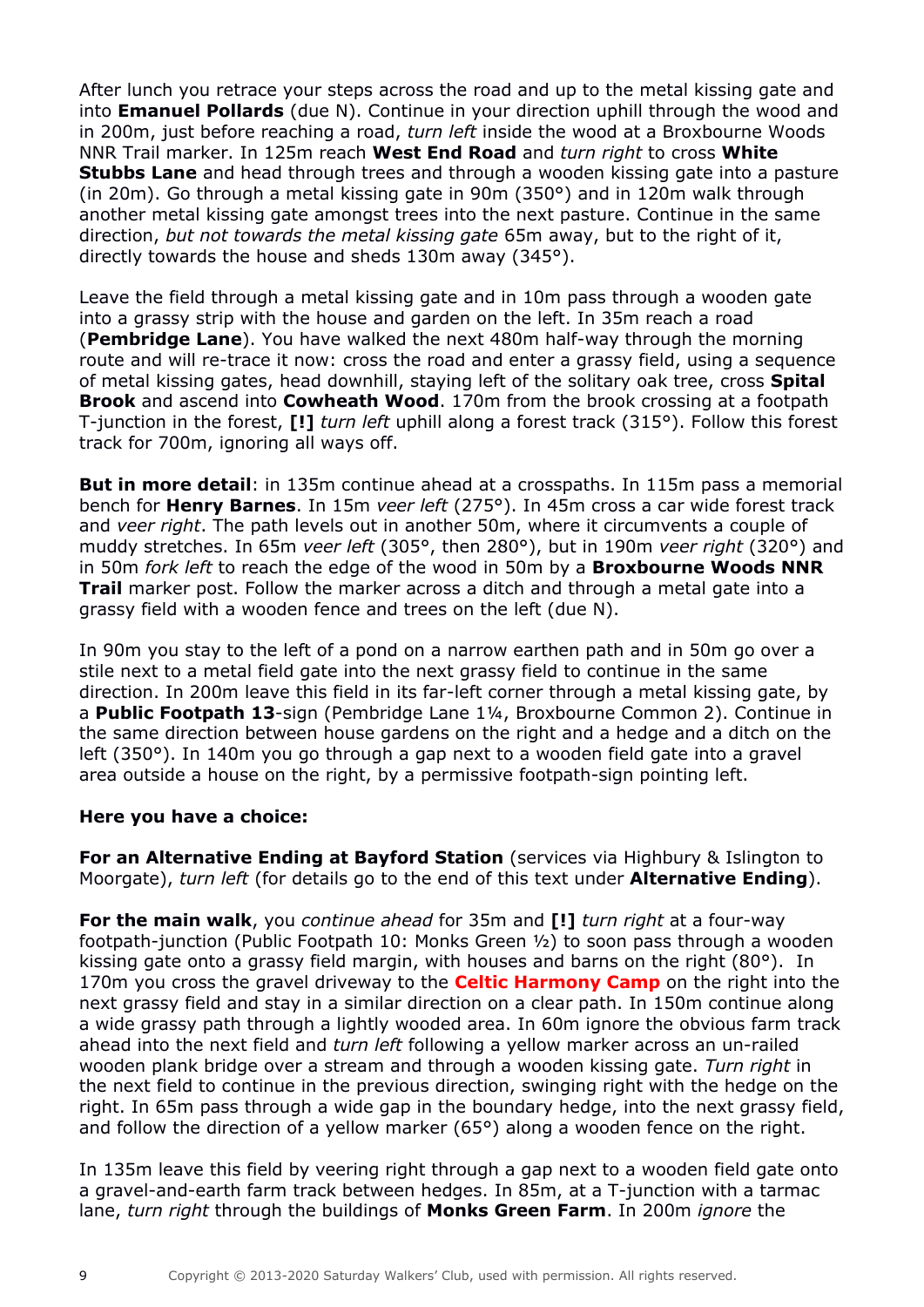footpath ahead (towards Highfield Farm) and *turn right* following a Public Footpath 14 sign (Broxbourne Common 1¼) along a gravel-and-earth track between trees (due S). In 90m you *veer left* with the now car wide track (130°) through **Bramble's Wood**. In 450m you cross another car wide forest track and start descending more prominently. In 360m, just before the forest path swings right and 35m before it then crosses a brook, **[!]** *turn left* into the trees of **Highfield Wood** on an unsigned and narrow but distinct meandering path, which immediately curves right to reach the brook in 50m (this is **Spital Brook** again, walked along on the other side in the morning). In 50m you cross a stream, in 270m cross another stream and in 175m emerge from the trees onto a car wide forest track running left to right (**Ermine Street**) by the ford seen earlier.

Cross Ermine Street and walk through a wooden kissing gate on the other side (with a **Woodland Trust** sign) into **Hoddesdonpark Wood**. *Ignore* the track hard right (along the fence) and the one half-right into trees. **[!]** But *turn left uphill* on a faint forest track (initially 40°). In 250m the path levels out and in 50m you cross a car wide forest track (with a metal field gate visible about 40m to the left) to *veer left* (350°). In 80m *veer right* (15°) and in 90m *turn right downhill* (60°), ignoring a track ahead. In 40m you cross a stream on an un-railed wooden plank bridge. In 110m the path levels out and curves left (35°). In 55m a marker post guides you left (340°). In 50m *veer right* (due N), in 75m come to a path junction with a wooden kissing gate 10m ahead leading onto a road with a house to the left. **[!]** *Turn right* inside the wood following a **Broxbourne Woods NNR Trail** marker post downhill (85°) and *veer right* in 25m.

In 110m you cross a stream on an un-railed wooden plank bridge to continue uphill (105°) and in 65m cross a car wide forest track (with a road visible 150m away to the left) to continue in the same direction. In 50m pass a bench on the left. In 100m ignore a track turning left on a dog leg just before another bench. Continue through the wood following the odd white arrow on a tree or yellow marker or butterfly marker on a pole (115°). In 145m **[!]** *ignore* the NNR-trail forking right *to stay ahead* in a south easterly direction, following a yellow marker on a wooden pole. In another 145m you emerge from the trees at a forest track junction and a five-way footpath sign by a wooden fence and a wooden kissing gate on the border of **Hoddesdonpark Wood**. This is where you entered the woods in the morning.

Go through the gate to leave **Broxbourne Woods National Nature Reserve**. Re-trace your steps along the lane towards and through the grounds of **Hoddesdon Lodge** and across a couple of fields to the **A10** by the underpass. **[!]** But *ignore* the underpass and *turn right* along the raised **A10 embankment**, following a **Hertfordshire Way** sign, uphill for 20m, then on a level path, which swings away from the dual carriageway after 130m. In 200m you come out onto **Cock Lane** and *turn left* to cross the A10 on a road bridge (from the far part of the bridge you can spot **Canary Wharf** on the right in extension of the A10, on a clear day). Immediately beyond the bridge *turn right* into a car park, going under a height restriction barrier. Leave the car park through a wooden kissing gate to the right of a metal field gate by a sign for **Lucy Warren Open Space**.

*Turn left* across this grassy space, to the right of a line of trees, with small wooded areas on your right (110° initially, then 150°). This is a **converted landfill site**, as evidenced by occasional ventilation ducts. In 330m pass a wooden kissing gate on the left, leading towards houses. In 60m *turn right* through a wide grassy gap between two wooded areas. In 45m *turn left* at the end of the wooded area on your left and in 20m **[!]** leave the grassy area by *turning left* along a narrow unsigned path between bushes and trees (65° initially). In 50m, at a T-junction of paths by a wooden kissing gate, you *turn right* and in 20m follow a **Hertfordshire Way** marker to go through another wooden kissing gate onto a crosspaths by a four-way footpath/bridleway-signpost.